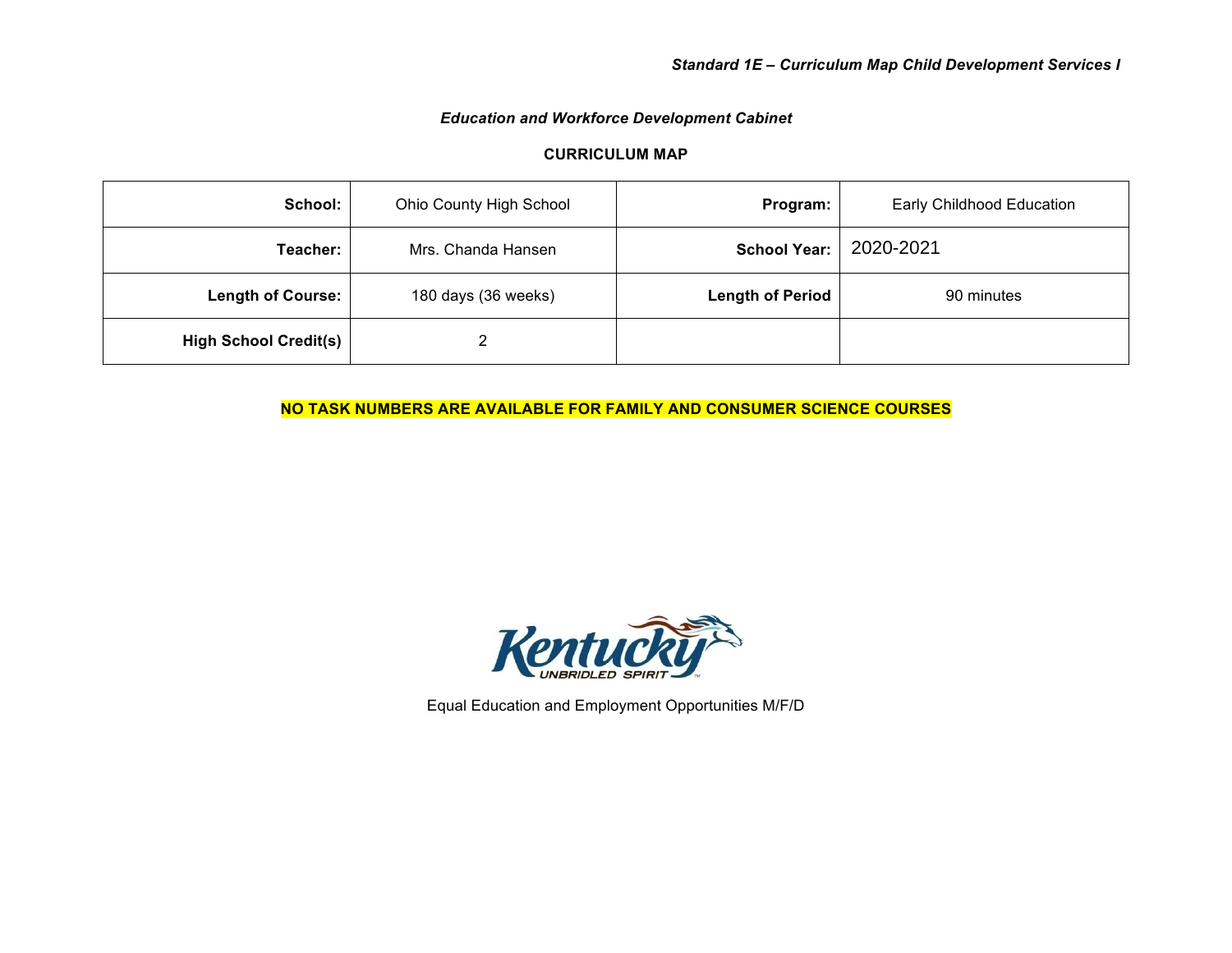| Days/Dates<br><b>Completed</b> | <b>Task</b>                                                                                                                                                                                                                                                                                                                                                                                                                                                                                                                                                                                                                                                                                                                                  | <b>Core Content/Skill Standards</b>                                                                                                                                                     |
|--------------------------------|----------------------------------------------------------------------------------------------------------------------------------------------------------------------------------------------------------------------------------------------------------------------------------------------------------------------------------------------------------------------------------------------------------------------------------------------------------------------------------------------------------------------------------------------------------------------------------------------------------------------------------------------------------------------------------------------------------------------------------------------|-----------------------------------------------------------------------------------------------------------------------------------------------------------------------------------------|
| Day 1-3                        | Objectives/Learner Goal (Chapter/Lesson 1.1)<br>Students will describe and define the CCCC eligibility certificate<br>$\bullet$<br>Explain why a TB test is needed before working in a daycare<br>$\bullet$<br>List 3 characteristics of a successful child care teacher<br>$\bullet$<br>Analyze and discuss how social and economic changes have increased the need for<br>$\bullet$<br>childcare services.<br><b>Activities</b><br>Review Child Care Commonwealth Credential<br>$\bullet$<br>Notes: Social and Economic Changes in Child Care<br>$\bullet$<br>Worksheet: Is Teaching Really for Me?<br>$\bullet$<br><b>Discuss Tuberculosis Test</b><br>$\bullet$                                                                          | <b>Core Content:</b><br>4.1.3; 4.6.1; 12.2.2; 4.5.3<br><b>Skill Standards:</b><br>AA 006 (Notes); EB 003; OA 001;<br>OA 003; OE 003; OF 001                                             |
| Day 4-8                        | <b>Objectives/Learner Goal (Chapter/Lesson 1.2)</b><br>Describe the 3 career opportunities in the early childhood profession.<br>$\bullet$<br>List the characteristics and the responsibilities of the early childcare teacher.<br>$\bullet$<br><b>Activities</b><br>Worksheet: Analyzing Your Professional Skills<br>$\bullet$<br>Group Work: Career opportunities in early childhood<br>$\bullet$<br>Power Point Notes: Career opportunities in early childhood<br>$\bullet$<br>Transparency notes: CDA goals and Functional Areas<br>$\bullet$<br><b>Worksheet: Career Match Review</b><br>$\bullet$<br>Worksheet: Truths About Early Childhood<br>$\bullet$<br>Chapter 1 Study Guide; Chapter 1 Test; Chapter 2 Study Guide<br>$\bullet$ | <b>Core Content:</b><br>4.1.1; 4.1.3; 4.5.3; 12.3.2<br><b>Skill Standards:</b><br>ED002 (group work); AA 006 (Notes);<br>EB 002; OA 003; OA 001; OE 003                                 |
| Day 9-12                       | <b>Objectives/Learner Goal (Chapter/Lesson 2.1)</b><br>List and describe the 9 types of early childhood programs available to parents and their<br>children.<br>Explain 1 advantage and 1 disadvantages of each type of program.<br>$\bullet$<br>Compare and contrast Kentucky's and NAYCE accreditation criteria.<br>$\bullet$<br><b>Activities</b><br>Group Work/Presentations: Types of Programs<br>$\bullet$<br>Worksheet: Child care program comparison<br>$\bullet$<br>Open-response: Types of Early Childhood programs<br>$\bullet$<br>Worksheet: Characteristics of Child Care<br>$\bullet$<br>Notes & page 40 questions 1-16<br>$\bullet$<br>Chapter 2 Test<br>$\bullet$<br>Pass out chapter 4 study guide<br>$\bullet$             | <b>Core Content:</b><br>4.1.1; 4.1.3; 4.1.6; 4.3.1<br><b>Skill Standards:</b><br>ED002 (group work); AA 006 (Notes);<br>AA 004; ED 004; OA 001; OAAA 004;<br>ED 004; OA 001; OA; OA 004 |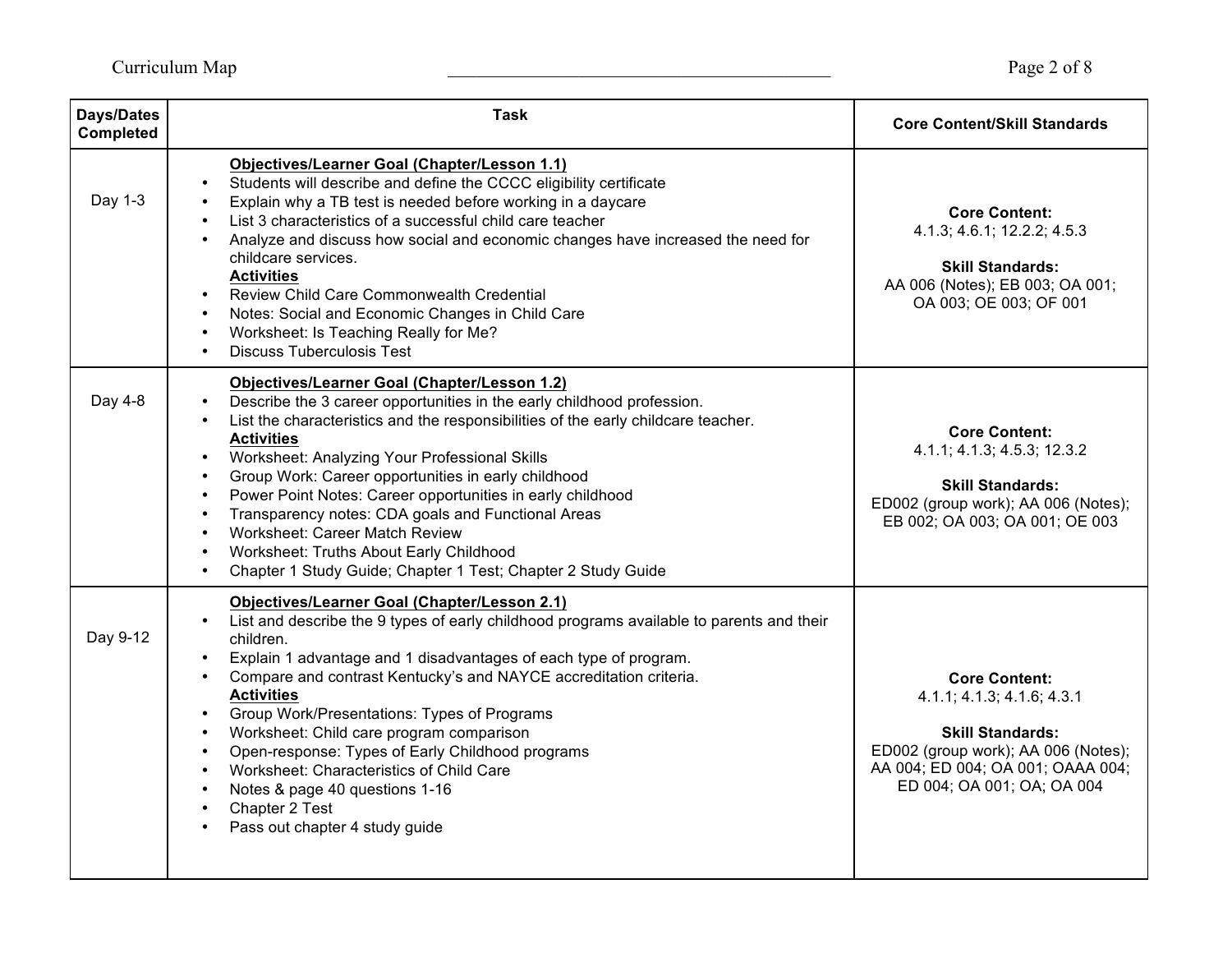| <b>Days/Dates</b><br><b>Completed</b> | <b>Task</b>                                                                                                                                                                                                                                                                                                                                                                                                                                                                                                                                                                                                                               | <b>Core Content/Skill Standards</b>                                                                                                                                                            |
|---------------------------------------|-------------------------------------------------------------------------------------------------------------------------------------------------------------------------------------------------------------------------------------------------------------------------------------------------------------------------------------------------------------------------------------------------------------------------------------------------------------------------------------------------------------------------------------------------------------------------------------------------------------------------------------------|------------------------------------------------------------------------------------------------------------------------------------------------------------------------------------------------|
| Day 13-15                             | Objectives/Learner Goal (Chapter/Lesson 4.1)<br>Define and share knowledge of 'learning windows'.<br>Explain how the current brain research information affects 'learning windows'.<br><b>Activities</b><br>PowerPoint Notes: Principles of Child Development<br>Worksheet: Learning Windows<br>$\bullet$<br>Video - The First Years Last Forever<br>$\bullet$<br>Article & Questions: Brain Development                                                                                                                                                                                                                                  | <b>Core Content:</b><br>4.5.5; 12.1.1; 12.1.3; 4.2.3<br><b>Skill Standards:</b><br>AA 006 (Notes); OG 001                                                                                      |
| Day 16-23                             | Objectives/Learner Goal (Chapter/Lesson 4.2)<br>Differentiate between the 4 areas of development<br><b>Activities</b><br>Lecture/PowerPoint: Chapter 4: Understanding Children from Birth to Age Two<br>$\bullet$<br>Worksheet "P.I.E.S."<br>$\bullet$<br>Page 67 Questions 1-12<br>$\bullet$<br>Video - I Am Your Child - Hosted by Tom Hanks<br>$\bullet$<br>Portfolio Writing/Research: social, emotional, cognitive, and physical development in<br>$\bullet$<br>children ages birth-age 3<br>Chapter 4 test<br>$\bullet$<br>Video: How Boys and Girls Differ: The First Six Years, the Learning Seed, 2004 catalog).<br>$\bullet$    | <b>Core Content:</b><br>4.5.5; 12.1.1; 12.1.2<br><b>Skill Standards:</b><br>AA 006 (Notes); AA 001; AA 003; AC<br>008; AC 006; OG 001, OG 002                                                  |
| Day 23-30                             | <b>Objectives/Learner Goal (Chapter 5 &amp;6)</b><br>Students will compare and contrast the physical, cognitive, and social-emotional<br>development of two- and five year olds<br>Students will evaluate all group presentations based on provided rubric.<br>$\bullet$<br>Students will relate how the development of two through five year olds will affect their role<br>$\bullet$<br>as a teacher<br>Students will be able to determine language comprehension skills from expressive<br>language skills<br><b>Activities</b><br>Computer lab- Group Presentations/Power Points over Chapter 5 & 6<br>Worksheet/Packet Chapter 5 & 6 | <b>Core Content:</b><br>4.2.5; 4.5.5; 12.1.1; 12.3.1<br><b>Skill Standards:</b><br>ED002 (group work); AA 002; AA 003;<br>AA 004; AA 005; AC 006; EA 003; ED<br>004; ED 009;<br>OG 002; OI 002 |
| Day 31-35                             | Objectives/Learner Goal (Chapter/Lesson 7.1)<br>Students will be able to summarize, in writing, three mental operations tested during<br>middle childhood.<br>Students will be able to physically gather material to demonstrate and justify how they<br>would test the three mental operation tests.<br><b>Activities</b><br>PowerPoint: Chapter 7 Middle Childhood                                                                                                                                                                                                                                                                      | <b>Core Content:</b><br>4.4.2; 4.4.6;<br>4.5.2; 12.1.2;<br><b>Skill Standards:</b><br>AA 006 (Notes); ED002 (group work);                                                                      |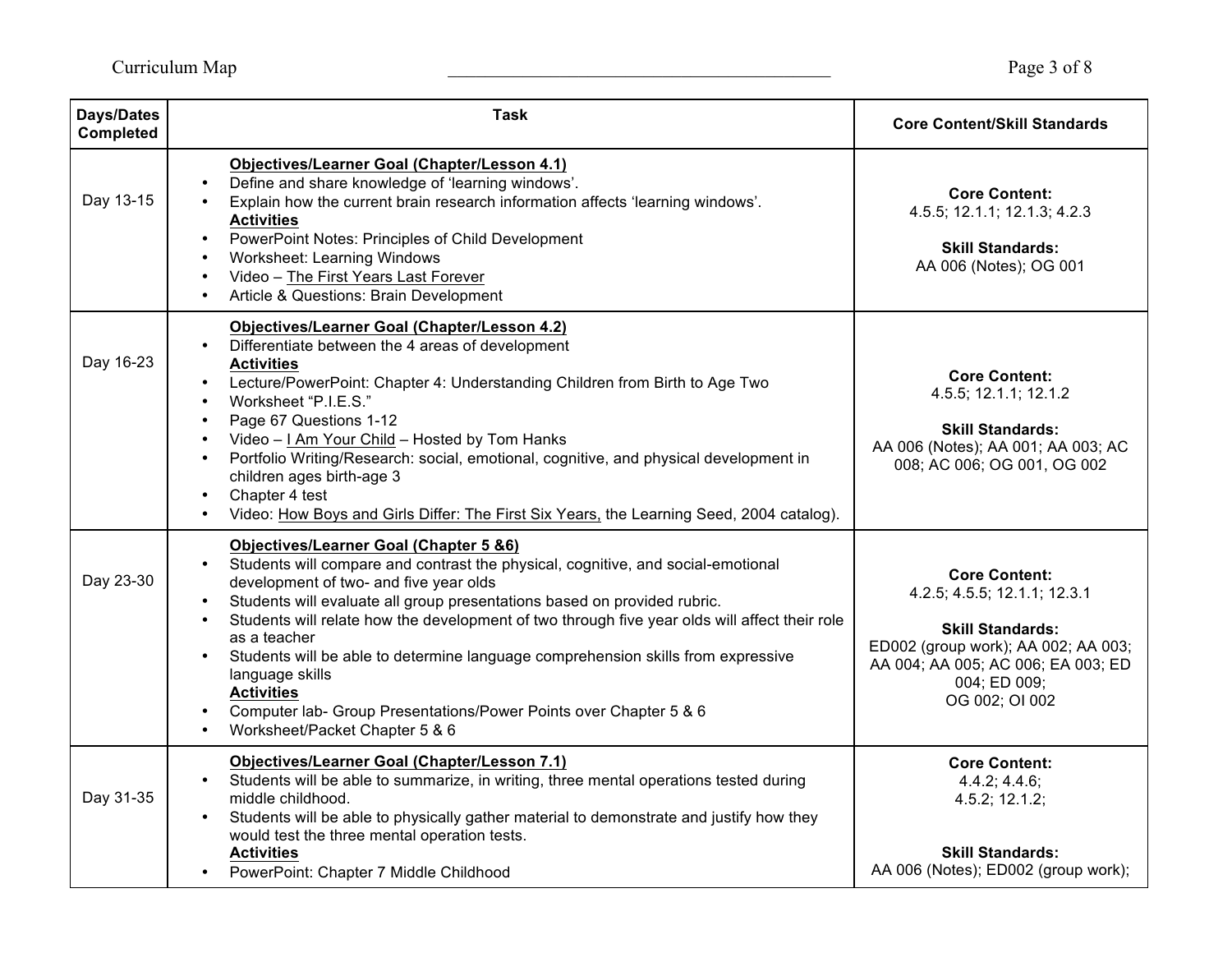| <b>Days/Dates</b><br><b>Completed</b> | <b>Task</b>                                                                                                                                                                                                                                                                                                                                                                                                                                                                                                                                                                                                                                                                                                                 | <b>Core Content/Skill Standards</b>                                                                                                                                                                 |
|---------------------------------------|-----------------------------------------------------------------------------------------------------------------------------------------------------------------------------------------------------------------------------------------------------------------------------------------------------------------------------------------------------------------------------------------------------------------------------------------------------------------------------------------------------------------------------------------------------------------------------------------------------------------------------------------------------------------------------------------------------------------------------|-----------------------------------------------------------------------------------------------------------------------------------------------------------------------------------------------------|
|                                       | <b>Worksheet: Testing Mental Operations</b><br>$\bullet$<br>Worksheet: Friendships During the School-Age Years<br>$\bullet$<br>Activity: Testing Mental Operations- create 3 activities to implement with children to test<br>$\bullet$<br>for classification, conservation, and seriation<br>Chapter 7 Test<br>$\bullet$                                                                                                                                                                                                                                                                                                                                                                                                   | AA 002; AA 007; EE 003; OB 002; OD<br>001OG 001; OG 002                                                                                                                                             |
| Day 36-50                             | Objectives/Learner Goal (Chapter 17/Lesson Curriculum Building)<br>Describe 3 factors to consider in curriculum planning.<br>$\bullet$<br>Explain themes and justify why "themes" are used as a basis for planning curriculum.<br>$\bullet$<br><b>Activities</b><br>Lecture/PowerPoint: Curriculum Considerations<br>Transparency notes "Assessing Curriculum"<br>$\bullet$<br>Worksheet: Curriculum Building<br>$\bullet$<br>video: "Planning Activities for Children"<br>$\bullet$<br>Theme projects<br>$\bullet$<br>Skill standards scenario 2007A (Themes)<br>$\bullet$<br>P. 282 1-17 (write questions)<br>$\bullet$<br>Chapter 17 test<br>$\bullet$<br><b>Worksheet: Transitions</b>                                  | <b>Core Content:</b><br>4.2.4; 4.2.5; 4.3.3<br><b>Skill Standards:</b><br>AA 006 (Notes);<br><b>Skill Standards Scenarios</b><br>(OC 002; OC 003; OC 004; AA 003)<br>AB 002; ea 006; OC 001; OC 003 |
| Day 51-58                             | Objectives/Learner Goal (Chapter 16/Lesson Routines/<br><b>Schedules/ Transitions</b><br>Analyze the difference between a routine, transition, and schedule and how they affect<br>$\bullet$<br>the environment.<br>Create a preschool schedule and justify why it is well-planned<br><b>Activities</b><br>Vocabulary (Literacy) Activity<br>$\bullet$<br>Present PowerPoint: Chapter 16 Set the Stage for Learning<br>$\bullet$<br>Pair activity/worksheet: Arrivals and Departures of Toddlers and Preschools<br>$\bullet$<br>Questions/Pair Activity: Schedules/Routines/Transitions<br>$\bullet$<br>Skills Standards Scenario: 2002 B (Routines)<br>$\bullet$<br>Chapter 16 Study Guide<br>$\bullet$<br>Chapter 16 Test | <b>Core Content:</b><br>4.3.6<br><b>Skill Standards:</b><br>AA 006 (Notes); ED002 (group work);<br>(Scenario)<br>AA 001; AA 003; EC 006; EC 007; EC<br>008; EE 002<br>OC 006                        |
| Day 59-66                             | Objectives/Learner Goal (Chapter 3/Lesson Observing Children a Tool for<br>Assessment)<br>Students will describe guidelines for observing children.<br>Demonstrate different types of observation<br>$\bullet$<br><b>Activities</b><br><b>Group Vocabulary Activity</b>                                                                                                                                                                                                                                                                                                                                                                                                                                                     | <b>Core Content:</b><br>4.2.2<br><b>Skill Standards:</b>                                                                                                                                            |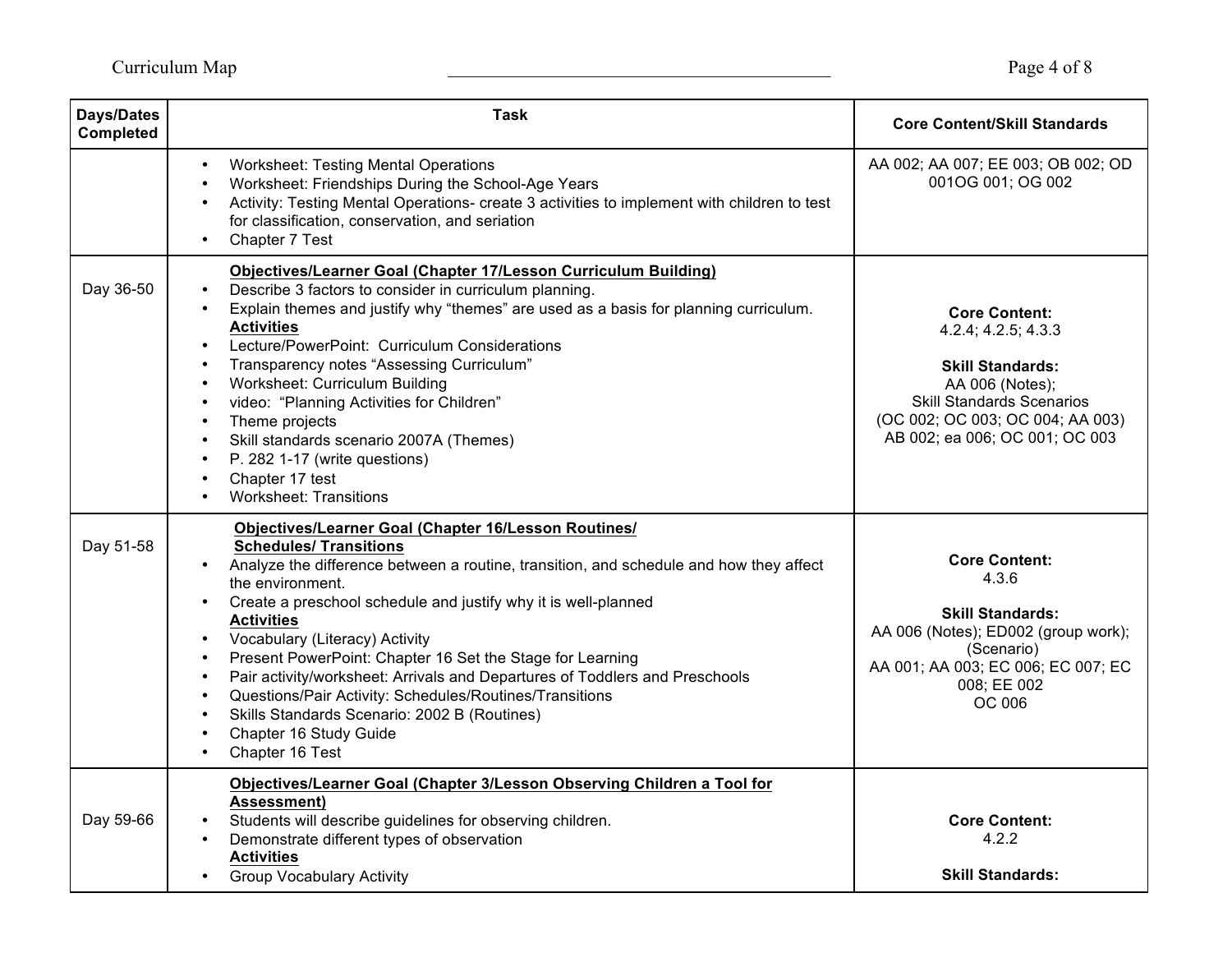| <b>Days/Dates</b><br><b>Completed</b> | <b>Task</b>                                                                                                                                                                                                                                                                                                                                                                                                                                                                                                                                                                                                                                                                        | <b>Core Content/Skill Standards</b>                                                                                                            |
|---------------------------------------|------------------------------------------------------------------------------------------------------------------------------------------------------------------------------------------------------------------------------------------------------------------------------------------------------------------------------------------------------------------------------------------------------------------------------------------------------------------------------------------------------------------------------------------------------------------------------------------------------------------------------------------------------------------------------------|------------------------------------------------------------------------------------------------------------------------------------------------|
|                                       | PowerPoint: Chapter 3 Observing Children: A Tool for Assessment<br>$\bullet$<br><b>Group Activity</b><br>$\bullet$<br>Worksheet: Chapter 3 Observing Children A Tool for Assessment<br><b>Skill Standards Scenario: Assessment Tools</b><br>$\bullet$<br>Chapter 3 Test<br>$\bullet$                                                                                                                                                                                                                                                                                                                                                                                               | AA 006 (Notes); ED002 (group work);<br>OB 002; OB 003                                                                                          |
| Day 67-76                             | Objectives/Learner Goal (Chapter 20 Overview of Play)<br>Explain, justify, and evaluate how children learn through puppetry play.<br>$\bullet$<br>Identify 3 different types of play that children exhibit.<br><b>Activities</b><br>Group work- play<br>$\bullet$<br>PowerPoint: Chapter 20 overview of play<br>$\bullet$<br>In-class assignment activity: p. 328 1-14<br>$\bullet$<br>Skills standards Scenario- play<br>$\bullet$<br><b>Puppet Creations/Puppet Stories</b><br>$\bullet$<br>Chapter 20 test<br>$\bullet$<br>Video: Play<br>$\bullet$                                                                                                                             | <b>Core Content:</b><br>4.3.1; 4.3.3; 4.3.4<br><b>Skill Standards:</b><br>OC 002; OC 003; OC 004                                               |
| Day 77-81                             | Objectives/Learner Goal (Chapter/Lesson Mid-term review)<br>Students will complete mid-term exam study guide, play jeopardy, and take test<br><b>Activities</b><br>Mid-term Exam Study Guide<br>$\bullet$<br>Mid-term Exam review "Jeopardy"<br>$\bullet$<br>Mid-term Exam<br>$\bullet$                                                                                                                                                                                                                                                                                                                                                                                            | <b>Core Content:</b><br>Review of all standards<br><b>Skill Standards:</b><br>Review of all standards                                          |
| Day 82-87                             | Objectives/Learner Goal (Chapter 8 Lesson 1 Preparing the Environment: Learning<br><b>Activities and Learning Centers)</b><br>Identify the 15 learning centers that should be included in a preschool setting and their<br>$\bullet$<br>purposes.<br>Evaluate how learning activities and learning centers affect the social, emotional,<br>$\bullet$<br>cognitive and physical development of children.<br><b>Activities</b><br>Chapter 8 vocabulary terms<br>$\bullet$<br>PowerPoint: Chapter 8 from Working with Young Children.<br>$\bullet$<br>PowerPoint Handout: Chapter 8 fill-n-blank notes<br>$\bullet$<br>Learning Center Activities/Projects with Partner<br>$\bullet$ | <b>Core Content:</b><br>4.3.1; 4.3.2; 4.3.5; 4.4.1<br><b>Skill Standards:</b><br>AA 006 (Notes); ED002 (group work);<br>OC 001; OC 002; OC 005 |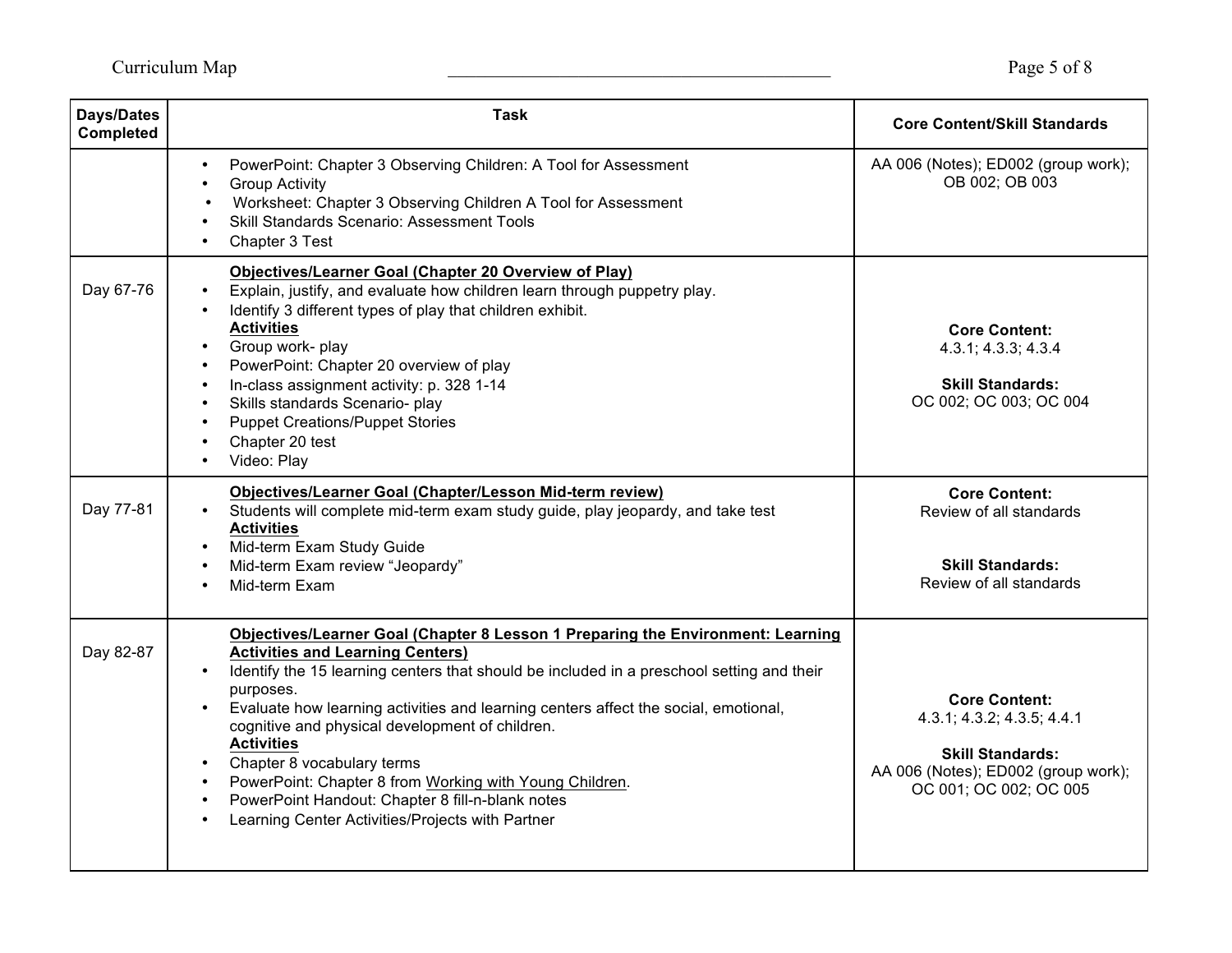| <b>Days/Dates</b><br>Completed | <b>Task</b>                                                                                                                                                                                                                                                                                                                                                                                                                                                                                                                                                                                     | <b>Core Content/Skill Standards</b>                                                                                                                           |
|--------------------------------|-------------------------------------------------------------------------------------------------------------------------------------------------------------------------------------------------------------------------------------------------------------------------------------------------------------------------------------------------------------------------------------------------------------------------------------------------------------------------------------------------------------------------------------------------------------------------------------------------|---------------------------------------------------------------------------------------------------------------------------------------------------------------|
| Day 88-92                      | Objectives/Learner Goal (Chapter 8/Lesson 2 Preparing the Environment: Outdoor<br><b>Learning Environment)</b><br>Evaluate how outdoor sensory experiences benefit children.<br>$\bullet$<br>List factors that influence the organization and arrangement of the outdoor environment.<br>$\bullet$<br><b>Activities</b><br>Present PowerPoint over outdoor environments from chapter 8.<br>$\bullet$<br>PowerPoint Handout: Chapter 8 fill-n-blank notes<br>$\bullet$<br>Chapter 8 Test<br>$\bullet$<br>Chapter 9 vocabulary<br>$\bullet$                                                       | <b>Core Content:</b><br>4.3.5; 4.4.1<br><b>Skill Standards:</b><br>AA 006 (Notes);<br>OC 005; OD 001; OD 002                                                  |
| Day 93-94                      | Objectives/Learner Goal (Chapter 9/Lesson 1 Selecting Toys, Equipment, and<br><b>Educational Material)</b><br>List 2 criteria for purchasing toys and equipment for a child care<br>$\bullet$<br>Explain 2 ways that toys develop learning<br>$\bullet$<br><b>Activities</b><br>PowerPoint: Chapter 9 Selecting Toys, Equipment, & Educational Materials<br>$\bullet$<br>Handout to students: Fill-n-blank notes Chapter 9 PowerPoint<br>$\bullet$<br>worksheet: Learning Through PLAY<br>$\bullet$                                                                                             | <b>Core Content:</b><br>4.2.4; 4.3.1<br><b>Skill Standards:</b><br>AA 006 (Notes);<br>OC 001; OC 002                                                          |
| Day 95-101                     | Objectives/Learner Goal (Chapter 10/Lesson 1 Promoting Children's Safety)<br>Describe 3 guidelines for promoting children's safety.<br>Examine and demonstrate procedures for treating poisonings.<br>$\bullet$<br><b>Activities</b><br>Chapter 10 Study Guide<br>$\bullet$<br>Play ground safety quiz<br>$\bullet$<br>Worksheet: Ch. 10 Promoting Children's Safety<br>$\bullet$<br>Notes- Transparency: You are Liable<br>$\bullet$<br>p. 164 1-14 (write questions)<br>$\bullet$<br>Skills Standards Scenario: 5 unsafe situations<br>$\bullet$<br>Worksheet: Chapter 10 p. 151<br>$\bullet$ | <b>Core Content:</b><br>4.4.3; 4.4.4; 4.4.6; 4.6.7<br><b>Skill Standards:</b><br>AA 006 (Notes);<br>OD 002; OD 003; OD 004; OD 006; OD<br>007                 |
| Day 102-<br>108                | Objectives/Learner Goal (Chapter 10/Lesson 2 Child Abuse: Recognizing and<br><b>Reporting Child Abuse)</b><br>Describe four (4) types of child abuse.<br>$\bullet$<br>List and describe the steps to follow when reporting suspected abuse and justify when<br>$\bullet$<br>you would and would not report.<br><b>Activities</b><br>PowerPoint presentation: Child Abuse<br>$\bullet$<br>Child Abuse & Neglect Research Paper<br>$\bullet$<br>Worksheet: Understanding Child Abuse                                                                                                              | <b>Core Content:</b><br>4.1.1; 4.1.4; 4.4.2; 4.4.5; 12.2.4<br><b>Skill Standards:</b><br>AA 006 (Notes);<br>AA 003; AC 006; OA 001; OA 003; AD<br>005; AH 004 |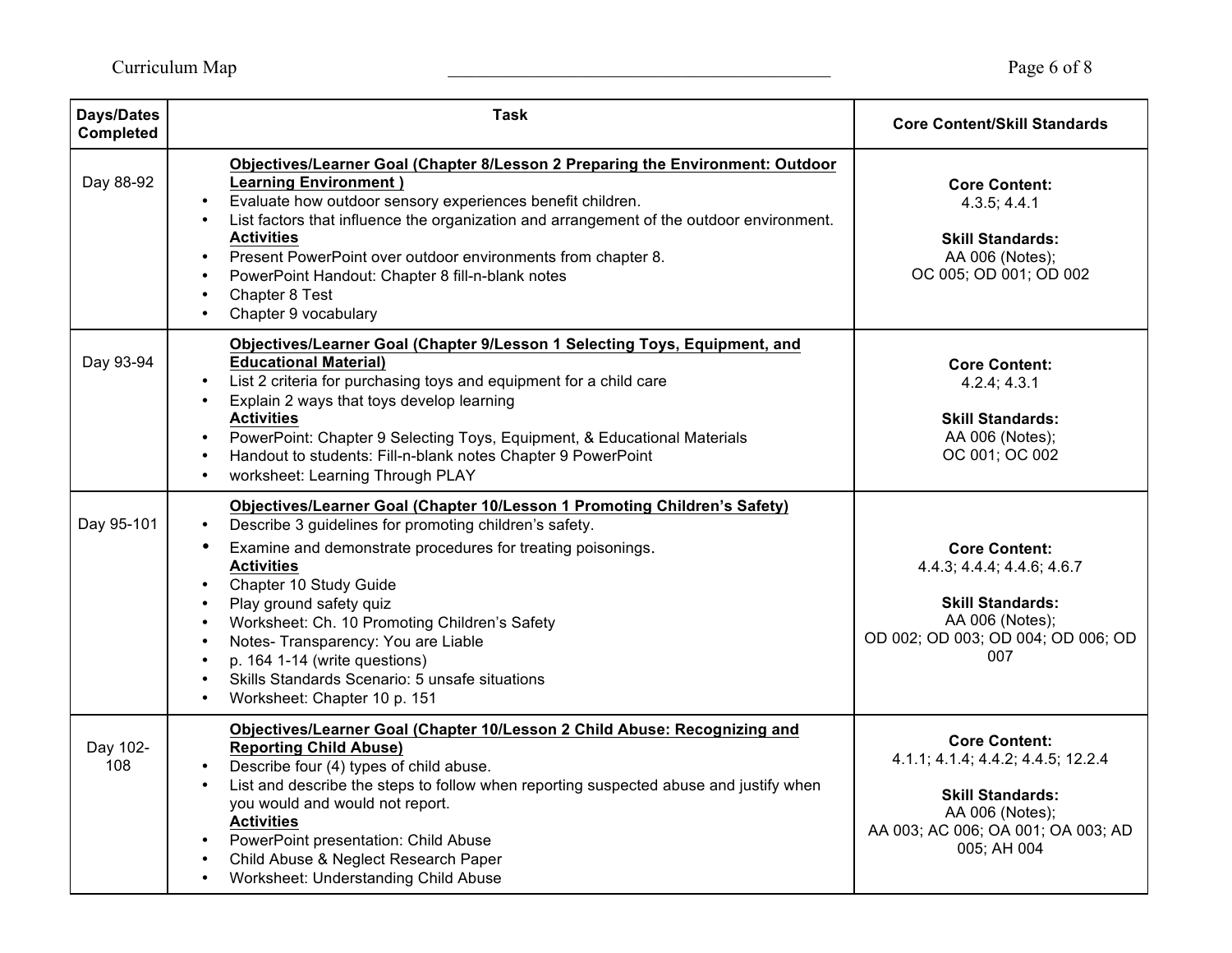| <b>Days/Dates</b><br>Completed | <b>Task</b>                                                                                                                                                                                                                                                                                                                                                                                                                                                                                                                                                                                                                                                                                                | <b>Core Content/Skill Standards</b>                                                                                             |
|--------------------------------|------------------------------------------------------------------------------------------------------------------------------------------------------------------------------------------------------------------------------------------------------------------------------------------------------------------------------------------------------------------------------------------------------------------------------------------------------------------------------------------------------------------------------------------------------------------------------------------------------------------------------------------------------------------------------------------------------------|---------------------------------------------------------------------------------------------------------------------------------|
|                                | Video: ABC News Presentation over Child Abuse<br>$\bullet$<br>Chapter 10 test                                                                                                                                                                                                                                                                                                                                                                                                                                                                                                                                                                                                                              |                                                                                                                                 |
| Day 109-<br>117                | <b>Objectives/Learner Goal (Chapter 11 Planning Nutritious Meals)</b><br>Describe 2 nutritional problems that can result from a poor diet.<br>Name the food groups in the Food Guide Pyramid for Young Children and the main<br>$\bullet$<br>nutrients they supply<br>Explain what anaphylactic shock is and signs of an allergic reaction<br>$\bullet$<br><b>Activities</b><br>Chapter 11 Study Guide<br>$\bullet$<br>PowerPoint: Planning Nutritious Meals and Snacks<br>$\bullet$<br><b>Worksheet: Nutrients &amp; Their Functions</b><br>$\bullet$<br>Open-response/On-Demand: Meal Planning<br>$\bullet$<br>Video: Child Hood Nutrition<br>$\bullet$<br>Chapter 11 test<br>Video: Childhood Nutrition | <b>Core Content:</b><br>4.4.2; 4.4.3; 4.4.4<br><b>Skill Standards:</b><br>AA 006 (Notes); ED002 (group work);<br>OD 003; OD 004 |
| Day 118-<br>123                | <b>Objectives/Learner Goal (Chapter 12 Prevention of Illness)</b><br>Evaluate steps for controlling the spread of communicable diseases<br>Describe the steps of care for a child who becomes ill in the child care center<br><b>Activities</b><br>Chapter 12 Study Guide<br>Chapter 12 Vocabulary<br>PowerPoint: Communicable Diseases (images)<br>$\bullet$<br>PowerPoint: Chapter 12 Guiding Children's Health<br>$\bullet$<br>Distribute Chapter 12 fill-n-the-blank notes<br>$\bullet$<br>Distribute index cards/activity: Emergency Medical Care<br>$\bullet$                                                                                                                                        | <b>Core Content:</b><br>4.4.1; 4.4.2; 4.4.6; 4.4.7<br><b>Skill Standards:</b><br>OD 001; OD 002; OD 006; OD 007                 |
| Day 124-<br>127                | Objectives/Learner Goal (Chapter/Lesson Resume, Cover Letters, Follow-up letters,<br>& references)<br>Students will list what needs to be included on a resume, cover letter, & follow-up letter<br>Students will explain what a reference letter is and justify when they would need one.<br>$\bullet$<br><b>Activities</b><br>Have students create a Microsoft word document for each of the following: Resume,<br>$\bullet$<br>Cover letter, and follow-up letter.<br>Review reference letters                                                                                                                                                                                                          | <b>Core Content:</b><br>4.1.2; 4.1.3<br><b>Skill Standards:</b><br>EA 008                                                       |